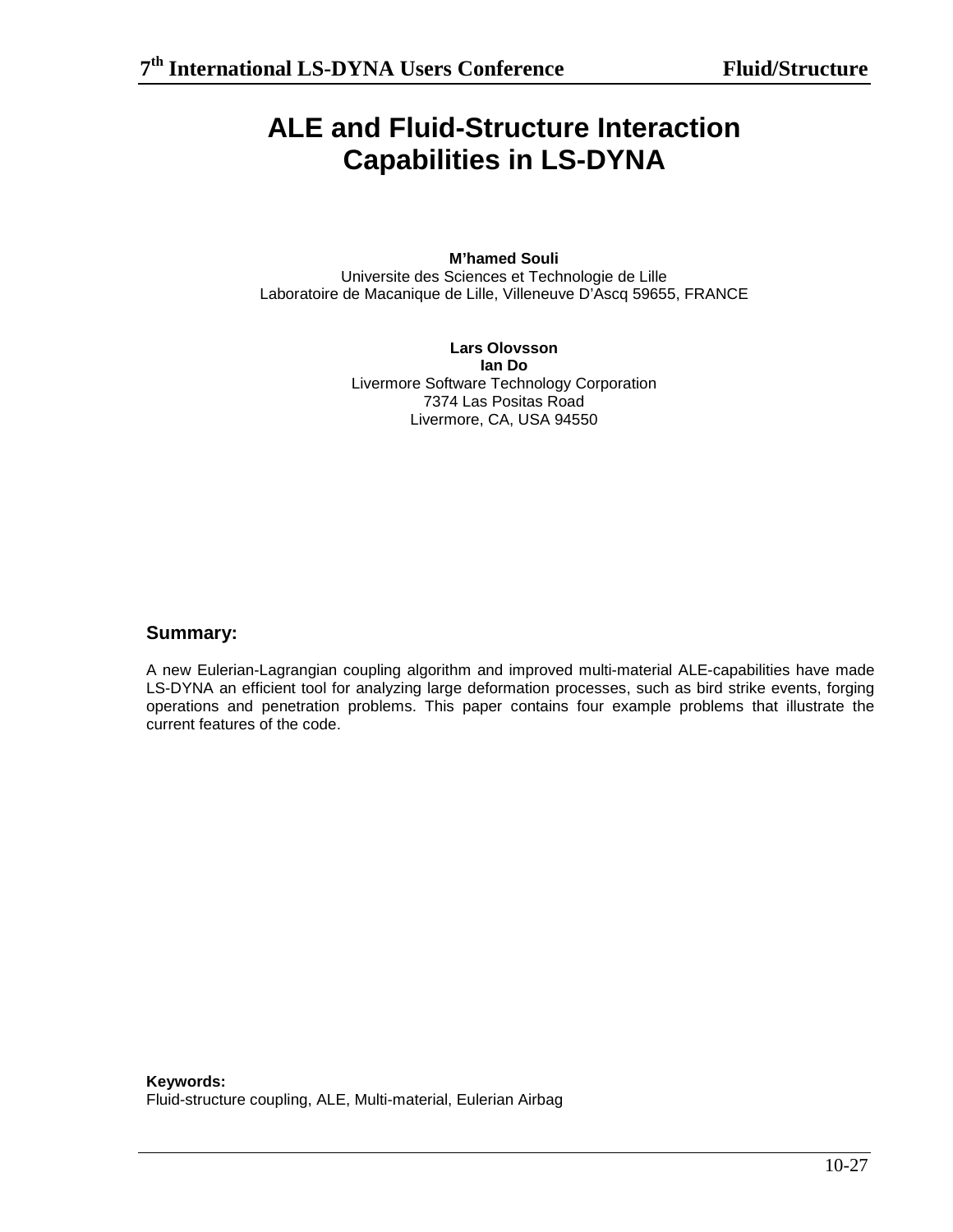## **1 Introduction**

Numerical problems due to element distortions limit the applicability of a Lagrangian description of motion when modeling large deformation processes.

An alternative technique is the multi-material Eulerian formulation. It is a method where the material flows through a mesh that is completely fixed in space and where each element is allowed to contain a mixture of different materials. The method completely avoids element distortions and it can, through a Eulerian-Lagrangian coupling algorithm, be combined with a Lagrangian description of motion for parts of the model, see [3] and [4]

The Eulerian formulation is not free from numerical problems. There are dissipation and dispersion problems associated with the flux of mass between elements. In addition, many elements might be needed for the Eulerian mesh to enclose the whole space where the material will be located during the simulated event.

This is where the multi-material Arbitrary Lagrangian-Eulerian (ALE) formulation has its advantages. By translating, rotating and deforming the multi-material mesh in a controlled way, the mass flux between elements can be minimized and the mesh size can be kept smaller than in an Eulerian model. The idea is visualized in Figure 1.



Figure 1. Moving ALE-mesh in impact simulation

## **2 Fluid-structure coupling**

A new Eulerian-Lagrangian coupling algorithm was implemented in the 950 version of LS-DYNA. It is penalty-based and it is defined to preserve the total energy of the system as well as possible. The old constraint based methods consume some kinetic energy, which is a problem in many impact applications.

The basic idea of the penalty formulation is to track the relative displacements between the coupled Lagrangian nodes and the fluid. The coupling forces are defined to be proportional to these displacements.

## **3 Backward facing step flow**

This problem has been selected since a large number of numerical and experimental results are available. Experimental tests [2] show that for a higher aspect ratio of the test section, and at low and moderate Reynolds numbers, the flow is two-dimensional and fully developed at the outflow section.

For the boundary conditions, we assume: Poiseuille flow at the inflow boundary (Parabolic form) Free outflow boundary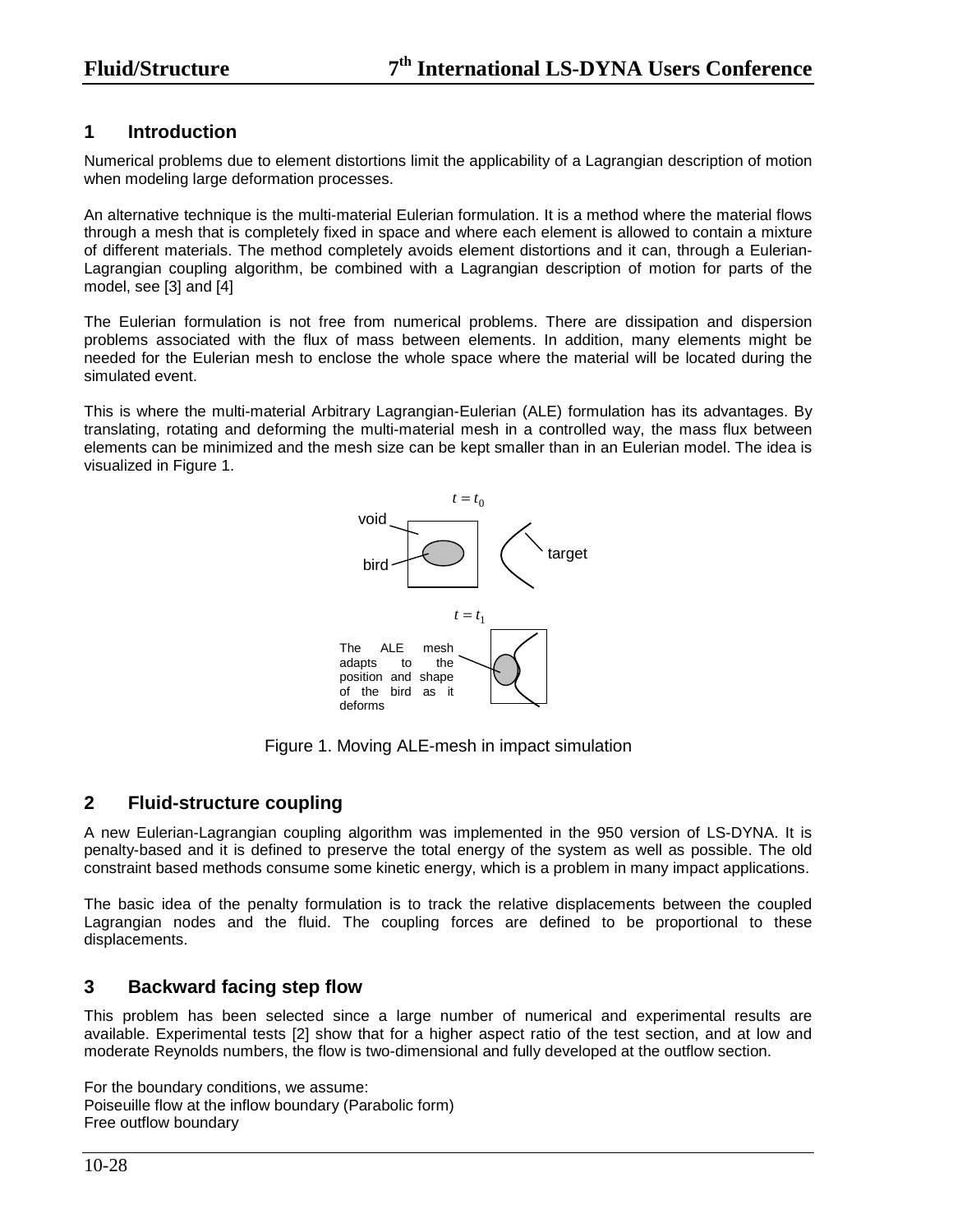#### No-slip conditions at the wall

The computational domain is a rectangle  $[0,2] \times [-0.4, +0.4]$ , with a step of height 0.4m, placed at the lower left corner; the units are m, kg, and sec.

The Reynolds number based on the inflow velocity and the step height is Re=500.

To show the validity of the LS-DYNA results, we compared the numerical reattachment length (recirculation zone) to the experimental ones given in [2]. The reattachment length is determined by the location at the lower wall, in which the shear stress changes sign.

The LS-DYNA results are compared to experimental results for the reattachment length L, for different values of the Reynolds numbers



|            | Experimental | LS-DYNA    |
|------------|--------------|------------|
| $Re=250$   | $L=6$ .      | $L = 5.96$ |
| $Re = 500$ | $L=10.5$     | $L=10.15$  |

## **4 Forging model**

A small forging problem was solved with the purpose of comparing the results from the multi-material approach with those obtained with a purely Lagrangian formulation. Due to element distortions, the Lagrangian model failed in running to completion and the results are compared at a relatively early stage of the process.

Figure 3 shows the Lagrangian and Eulerian models. The work-piece is elastic, ideally plastic with the properties

> $\sigma_y$  = 500 *MPa*  $E = 205 \, GPa$  $\rho = 7800 \ kg/m^3$  $v = 0.3$

Figure 4 shows the cross section of the Eulerian work-piece at different stages of the process. The effective plastic strain distribution along a line cutting through the work-piece is presented in Figure 8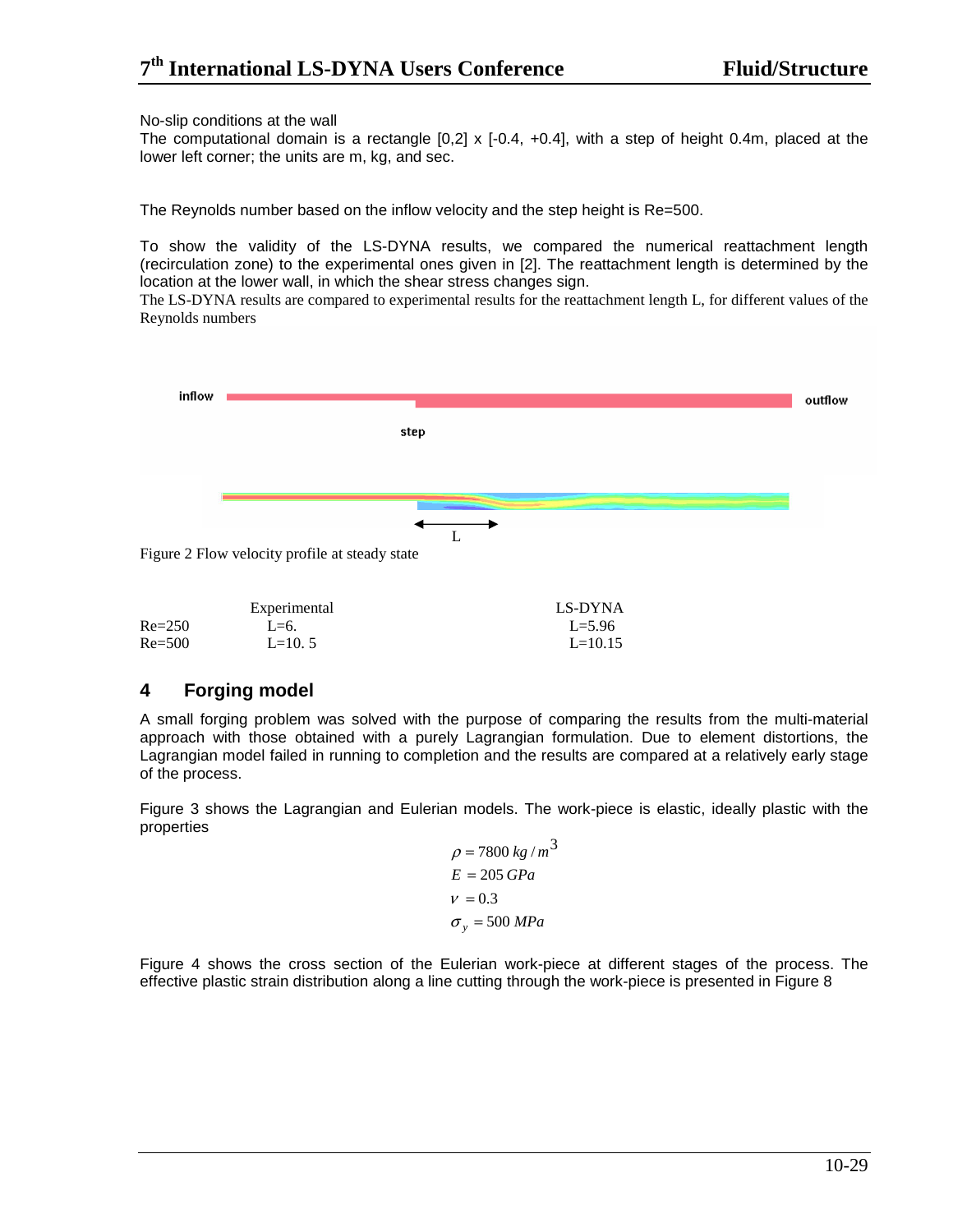

Figure 3. Eulerian and Lagrangian forging models



Figure 4. Cross section of Eulerian work-piece at different stages of the process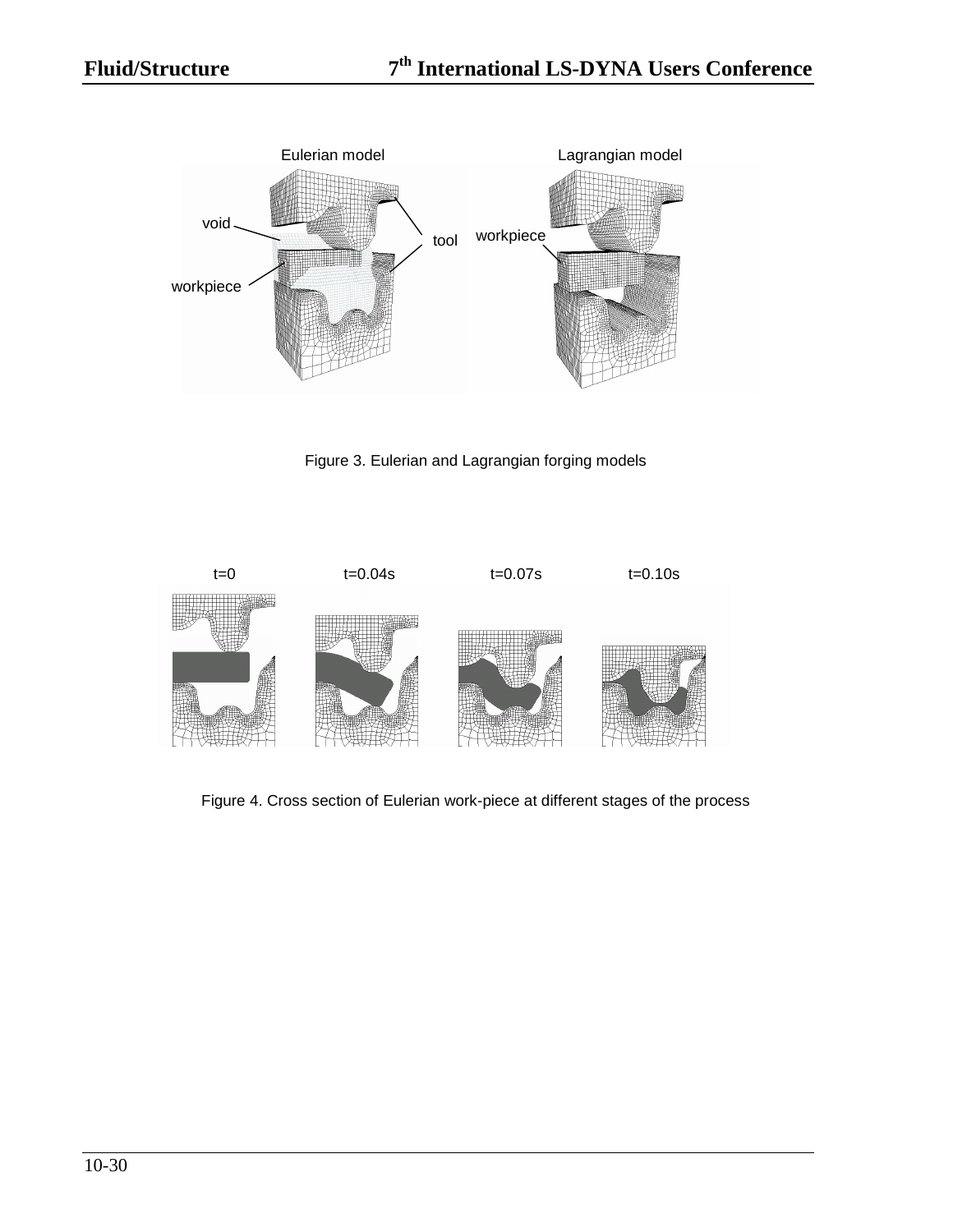

distance along line A-B (cm)



# **5 Deflection of F16 windshield from bird impact**

For the design of a new aircraft, several tests have to be performed, in order to evaluate whether the aircraft is compliant with FAA airworthiness standards. The aircraft needs to be qualified to withstand a 4 lb. bird strike on any portion of the structure. The airworthiness standards require an aircraft to be designed to ensure continued safe flight and landing after the impact with a 4 pounds bird when the velocity of the airplane is equal to the cruise velocity at sea level, or 85% of the velocity at 800tf.

An analysis was performed on an aircraft to determine if a 4-lb. 502-knot bird would be deflected by the radome or assess the residual velocity of the bird if penetration occurs. The integrity of the forward pressure bulkhead behind the radome as well as penetration and impact of the pilot were of concern.

The fluid structure coupling capabilities in LS-DYNA was used to predict the deformation of the structure. The deformation of the radome structure, as well as the bird material at time t=1.ms, 2ms, 3ms, and 4ms, are shown.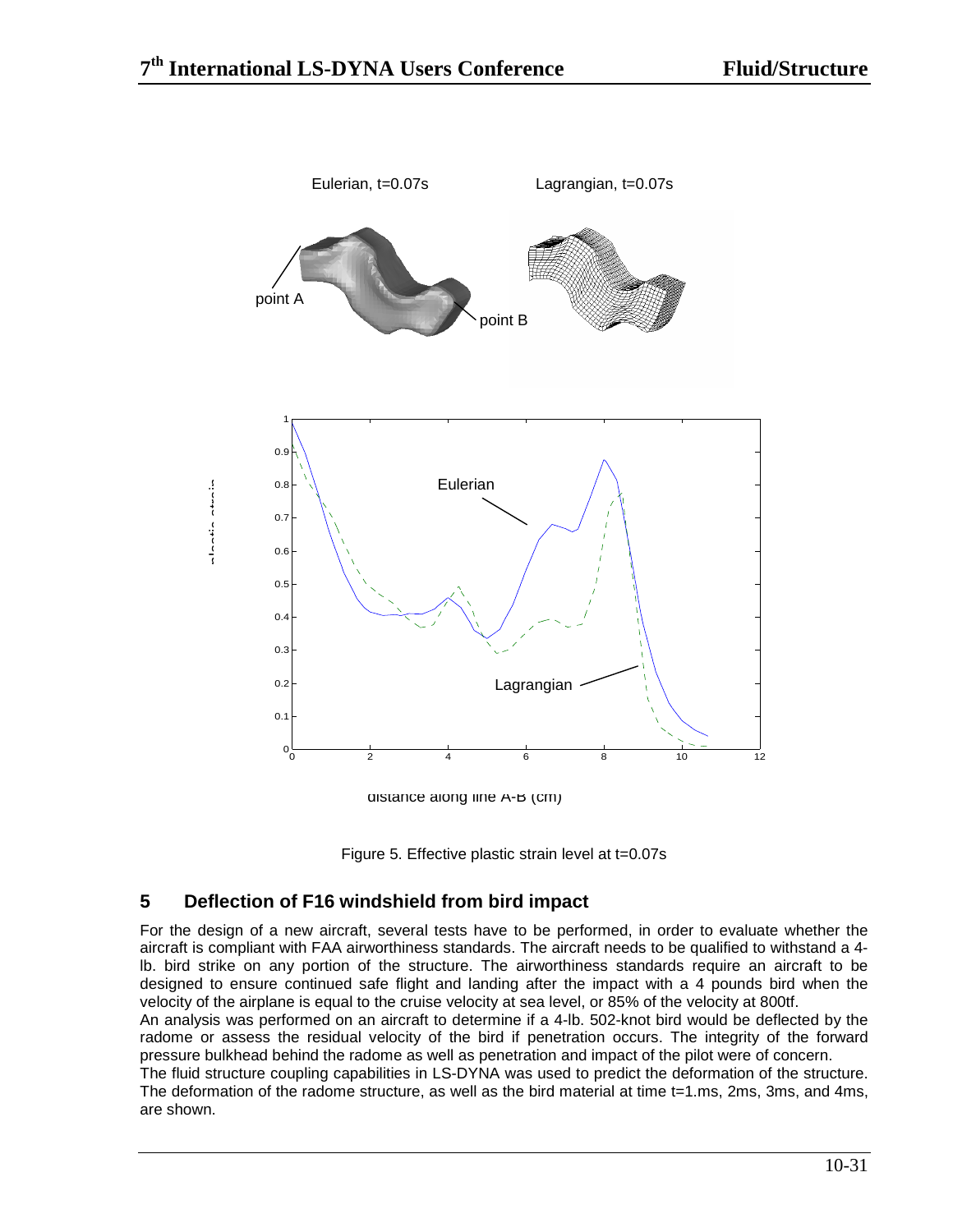The experimental results are compared to ls-dyna results at time t=4ms. A good correlation between the experiment and numerical simulation is shown in the figure.



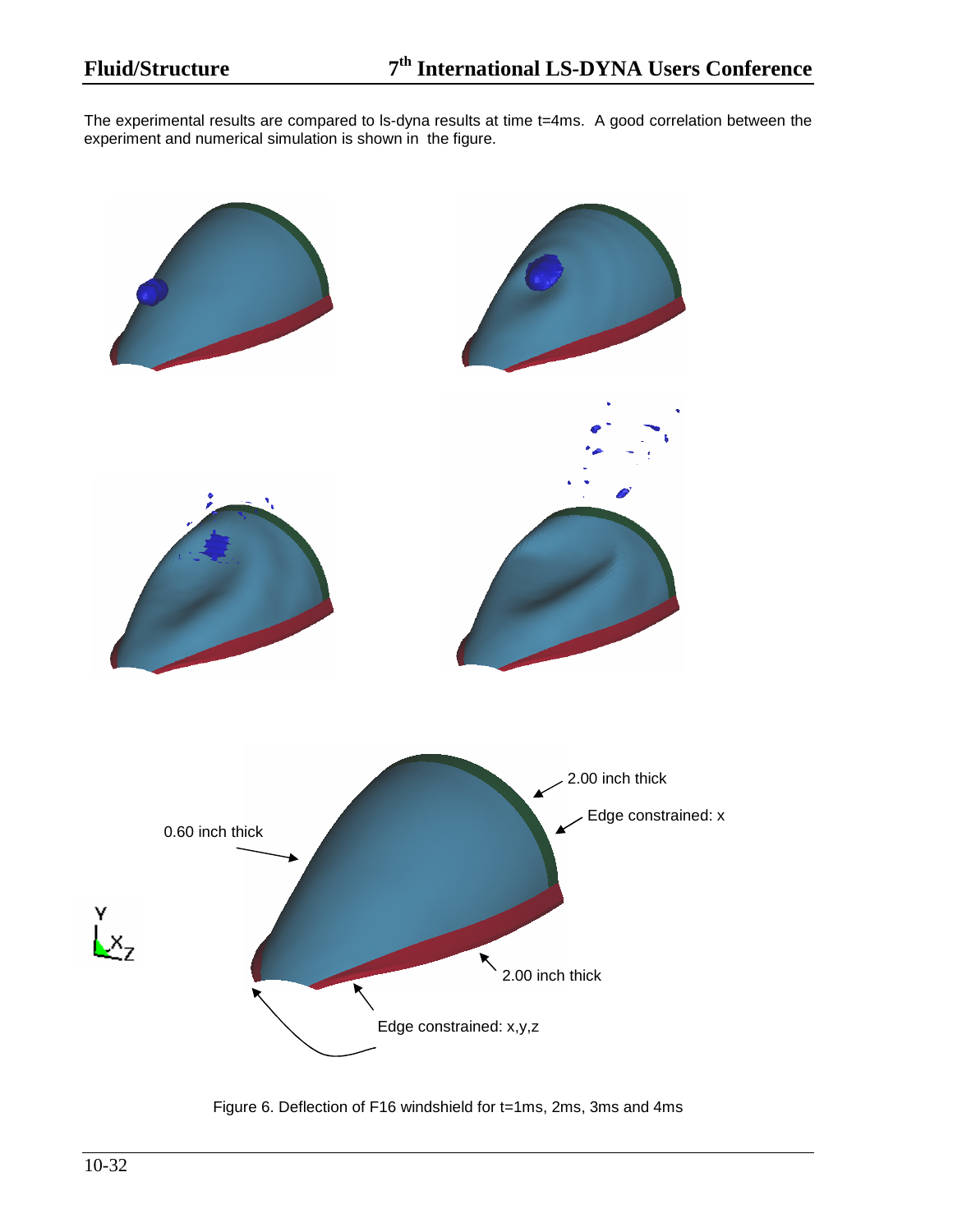

Figure 7. Deflection of a F16 windshield resulting from a bird impact: comparison between test and prediction

# **6 Elastic ball Impact**

This problem demonstrates the capabilities of the LS-DYNA Euler-Lagrange coupling algorithm in impact problems. A cylindrical elastic ball with initial velocity is impacting a rigid wall.

In the multi-material ALE simulation the ball is surrounded by air, into which the elastic material is allowed to move. The Euler-Lagrange coupling is defined between the rigid wall and the two ALE materials, elastic ball and air. The ALE simulation is compared to a Lagrangian one, where a surface to surface contact is defined for the impact; the Lagrangian results are takes as reference.

Figure 8 shows the ALE and Lagrangian balls before and after impact. For the Lagrangian simulation, the material contour is defined by the mesh contour, whereas in the ALE simulation, the material contour is defined by the volume fraction of the elastic material.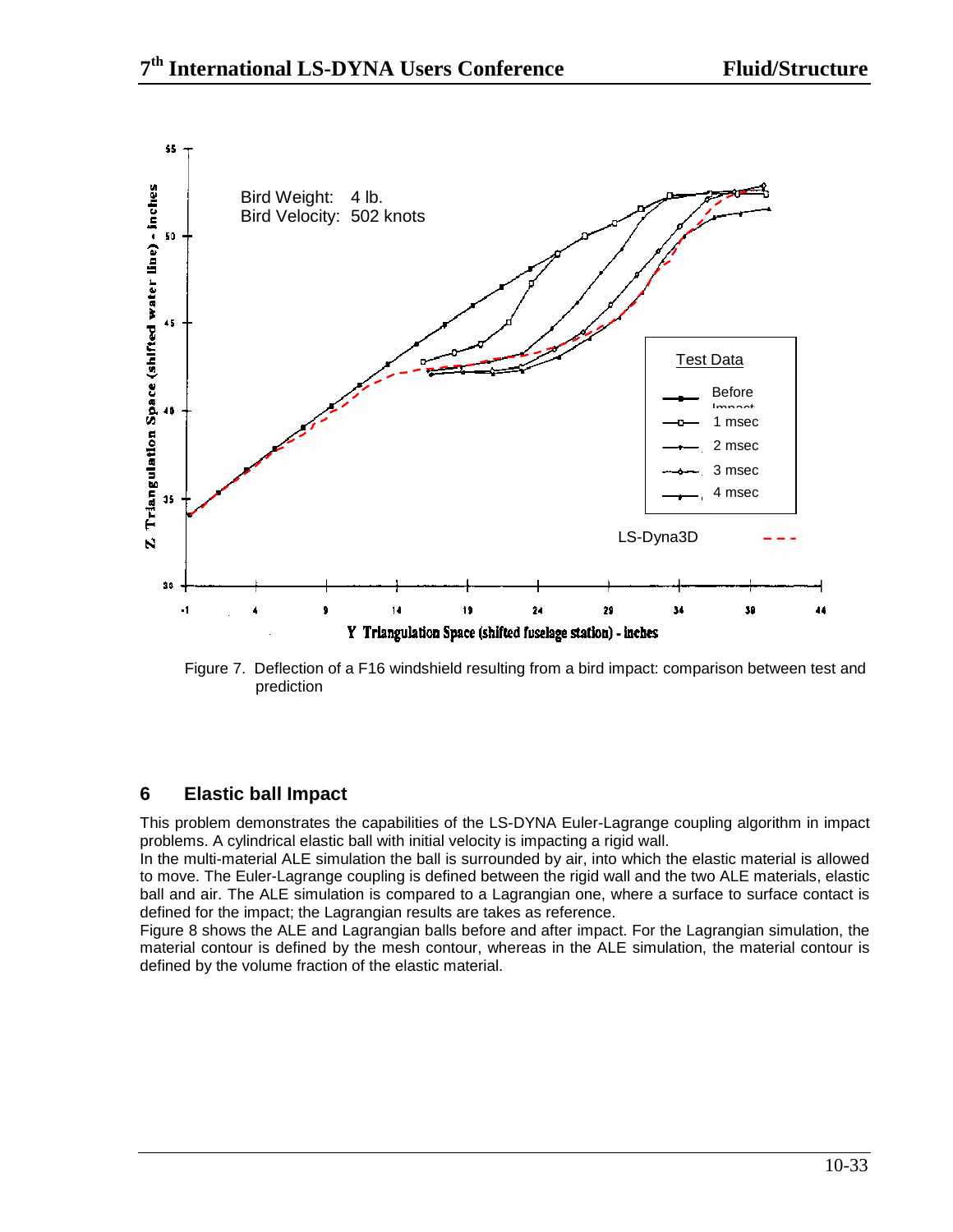Balls before impact



Balls after impact



Figure 8. Material contours of impacting balls.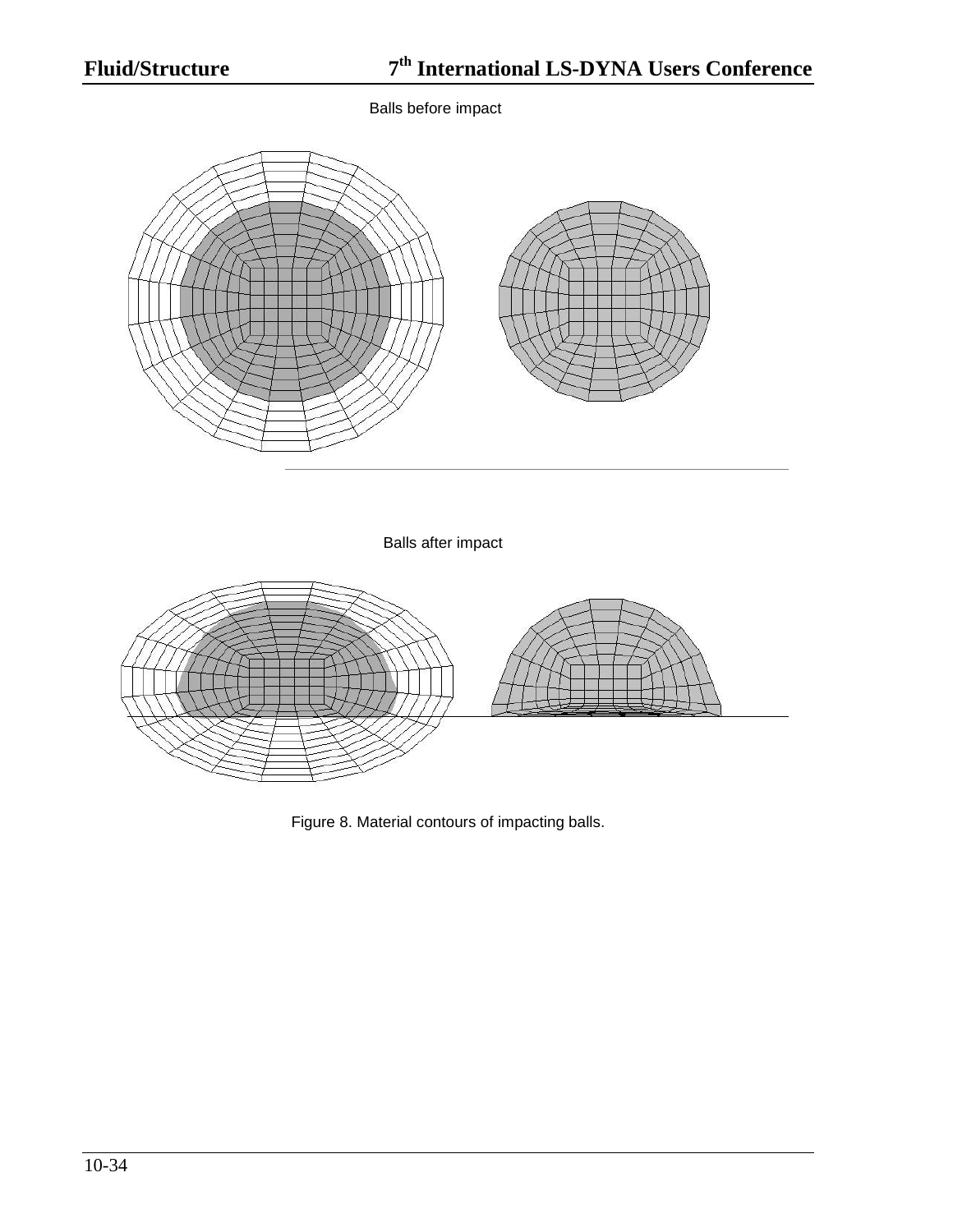## **7 Airbag Simulation**

The Euler Lagrange Coupling in Lsdyna has been used to solve the Eulerian airbag problem. In this method the gas flowing to inflate the airbag is considered; a fluid mesh covering the airbag elements is used. The fluid mesh can be Eulerian or fixed mesh, in this case we need a large fluid domain to cover the volume in space that will be occupied by the fabric material. An ALE moving mesh can also be used to solve the problem, at each time the fluid mesh will be extended in different directions to fill the volume occupied by the fabric material. Figure 9 shows the airbag deployment at different times



Figure 9. Airbag with Eulerian mesh